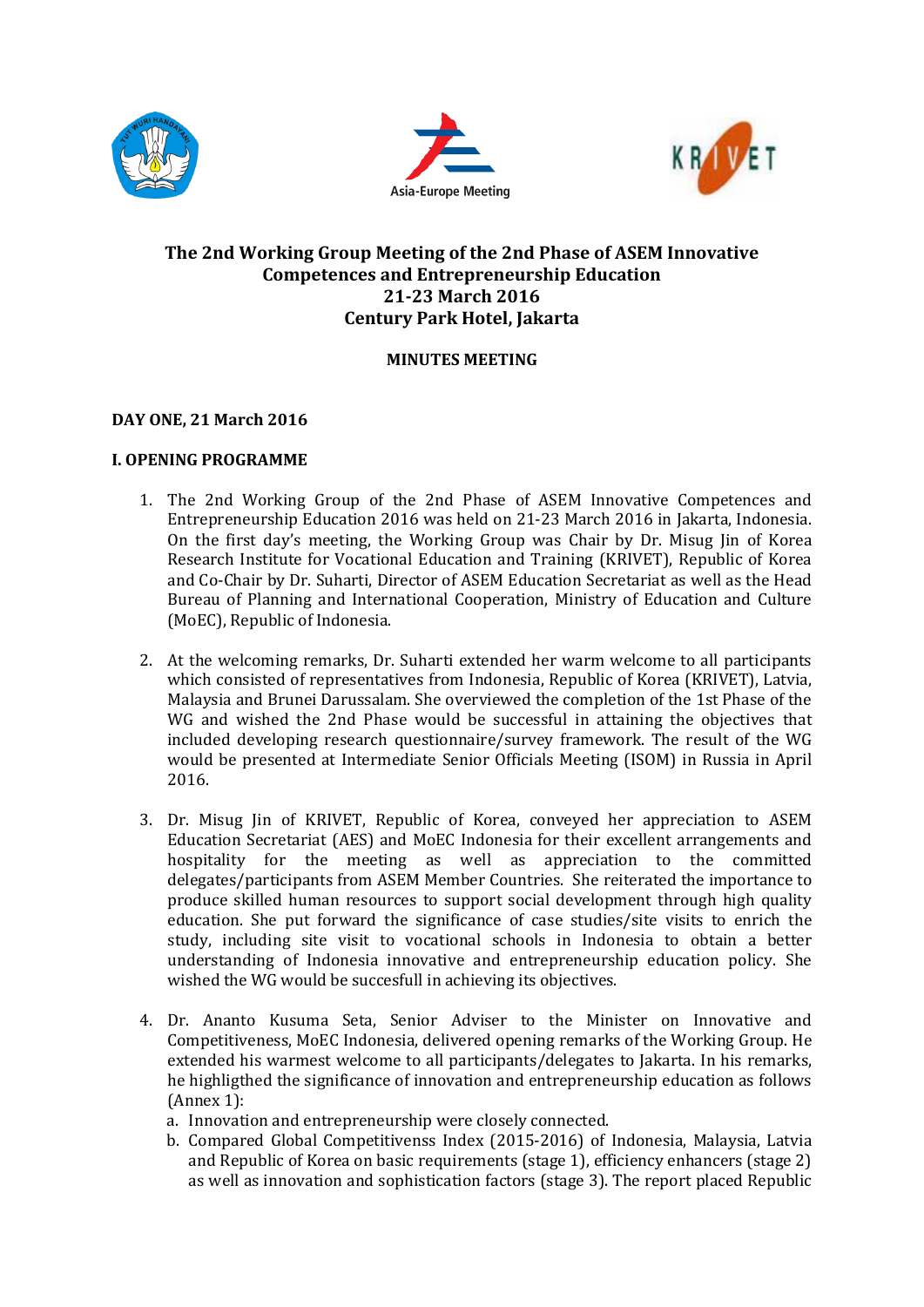of Korea on the innovation driven, whilst Malaysia and Latvia on transition period from second to third stage. Indonesia was on the efficiency driven or the second stage of development. Report on Brunei Darussalam was unavailable.

- c. Raised key questions related to national policies to improve the understanding on innovative and entrepreneurship, such as national policy on entrepreneurship curriculum and how innovation and entrepreneurship could integrate within the education curriculum, etc. Those questions could be used to stimulate more in-depth discussion.
- d. Put emphasis on skills the students required in order to prepare them facing 21st century challenges compared to what school has provided in the existing/current situation.

### **II. COUNTRY PRESENTATION AND DISCUSSION SESSION I**

- 5. Mr. Mustaghfirin Amin, Director of Vocational School, MoEC Indonesia, presented Indonesian vocational education policy. He put forwards the country's competitiveness index based upon Global Competitive Index and the employment and manpowers condition, majority of which were unskilled. His presentation covered the following (Annex 2):
	- a. Technical, Vocational Education and Training (TVET) cited as one of the solutions to address current national problem of low skilled labor/work force and quality education. Hence, vocational school (Vocational Secondary School – VSS) gained more popularity in recent years.
	- b. Policy and programmes designed to address challenges facing education in Indonesia, particularly TVET. Some notable policies were: 1) Universal and Compulsory Secondary Education which mandated 12 years compusory education; 2) Formulated programmes of vocational education (2015-2019), one of them was to produce graduates with skills required by industry; 3) MoEC focused on improving quality education through Indonesian Qualification Framework, harmonising TVET System and engaging industry closely; 4) Increased the number of Reference Vocational Secondary Schools that refered to excellent schools with big capacity access (1000 students and more); 5) Strengthened transfer skill through teaching factory due to difficulty in providing on the job training for VSS students since industry was concentrated in Jakarta and its satelite cities. Teaching factory refered to in-house training at school by teachers and educators and industry; and 6) Focused on more ICT-based instructional methods, including the examination and resource sharing to improve VSS.
	- c. The presentation was closed by short film accentuating a close collaboration on a successful project between vocational secondary school, industry and financial institution which provided financial assistance.
- 6. ASEM Member Countries delivered responses, feedbacks and questions pertaining to Indonesia's presentation as follows:
	- a. Percentage of vocational school compared to general school.
		- KRIVET (Republic of Korea) shared Korean experience pertaining to vocational secondary school. As mentioned, the percentage of vocational school in Korea was 25% compared to general school.
		- Compared to Indonesia, the country's vocational school enjoyed popularity up to 51% compared to 49% of general school. The number would likely to increase up to 60% as targeted by the government. The improved accessibility of VSS whilst at the same time the capacity of general school was limited led to the increased number of students wished to study in vocational schools. VSS not only supported by the government but also by local community and industry surrounded the area.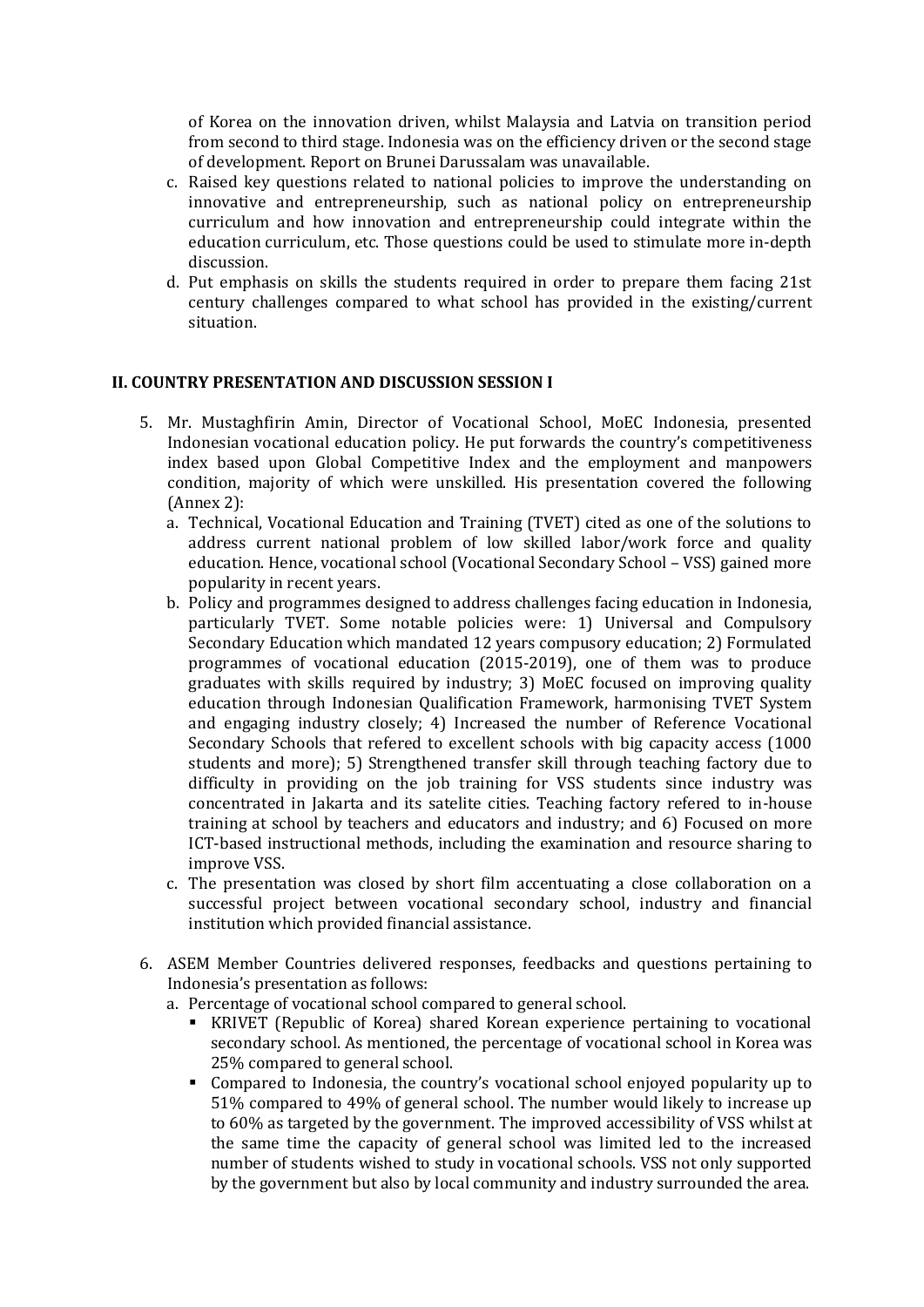- b. Indonesia's national policy to engage industry into education, including teaching factory.
	- Malaysia Delegate raised an issue on the difficulty to engage industry into vocational and sought information about Indonesia's policy to engage industry.
	- In Indonesia's experience, MoEC implemented 21st century skills that covered 4Cs: 1) Creativity and innovation; 2. Critical thinking, strongly related with industry; 3. Communication with all stakeholders; and 4) Collaboration with stakeholders. There were VSS fully supported by industry and community with limited government support in terms of funding. In addition to incentives to allow students enrolled for internship, industry was also invited in curriculum development and guest teacher in VSS. The incentives were not only financial incentives but also other kind of incentives to attract more industry involved in education particularly in vocational schools.
- c. Indonesia planned to prolong the length of vocational secondary school years from 3 to 4 years.
	- Indonesia currently planned to prolong secondary vocational school from 3 years to 4 years in order to equip students with 21st century skills. The country sought information and lesson learnt from other countries that had the experience.
	- ASEM Member Countries were delighted to share their countries experiences with Indonesia.
- d. Challenges facing graduates equipped with 4Cs skills (Creativity and innovation, critical thinking, communication and collaboration).
	- KRIVET took note on the 4Cs competences being developed by the MoEC and asked the policy adopted if the work vacancies were insufficient to accomodate VSS-graduate job seekers. She later emphasised the importance of becoming entreprenuers as the alernative solution.
	- In his response, MoEC Indonesia explained that most VSS graduates were women and how the MoEC focused to develop priority sectors which absorbed most VSS graduates. Those priority sectors included maritime, tourism and hospitality as well as agriculture and agribusiness. MoEC added that education development should be visionary and able to answer future challenges. In that regards, MoEC Indonesia would open other priority sectors that matched the need of future development.
	- In Korean case, the decreased trend of vocational school did not affect work force directly since the government invited college/university graduates and foreign workers to fulfill the demand.
	- In the case of Indonesiia, the current condition showed limited university access was limited to accomodate all youth. Hence, VSS is the alternative solution. Revise and revitalise the VSS programmes to meet the new challenge.
	- Both Indonesia and Republic of Korea agreed that student competences and skills should be balanced between the industry needs and personal development.
- e. Country experience on TVET development.
	- **Brunei Darussalam Delegate shared her country experience on technical education** which was increasing since Brunei Darussalam suffered a quite high unemployment rate. The development of technical education became alternative that focused on competency based and educators trained in competency based training (in house training) similar to teaching factory. Those were agressive strategy to attract vocational students.
	- Other countries would share their experience later.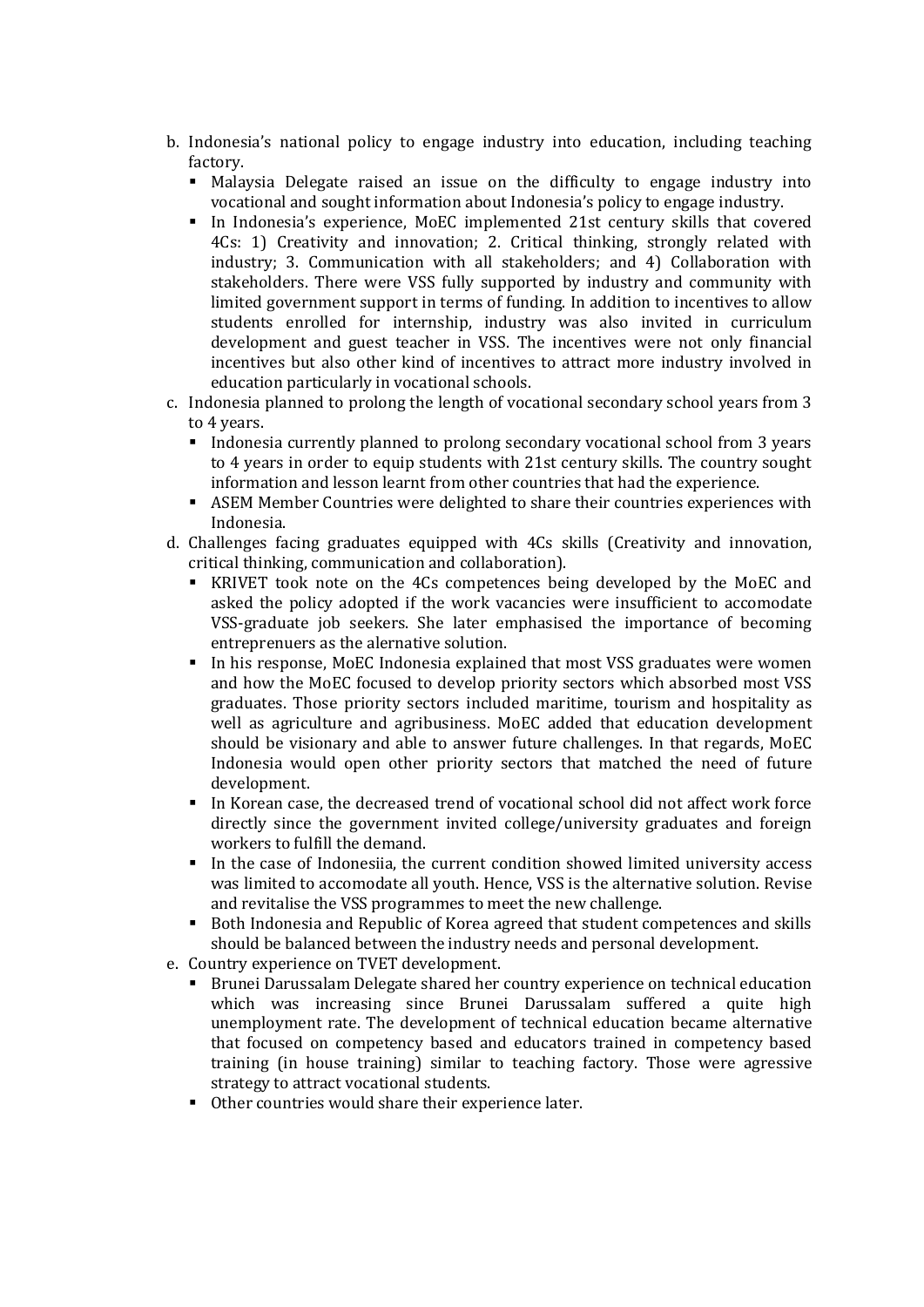### **III. DISCUSSION SESSION II**

- 7. KRIVET of Republic of Korea briefed the WG on the initiative and result of the last year WG in Seoul, Republic of Korea. She began by citing the background of the WG as mandated by the ASEM Ministers of Educations at ASEMME4 and ASEMME5 during which the ministers endorsed the development of innovative and entrepreneurial skills and competences in school education. Details of the 2nd WG of the 2nd phase were outlined as follow (Annex 3):
	- a. The 2nd Phase of the WG would put emphasis on policy perspectives, whereas the 1st Phase focused on case studies.
	- b. Expected result of the 2nd WG was to develop a survey plan, questionnaire, respondents and guidelines to ensure proper implementation and sustainability of the programme. The survey would involve diverse stakeholders namely policy makers, teachers, students, etc.
	- c. Participating countries concured sto involve more countries in Asian and European regions in the aforecited survey. It was suggested that more countries would be invited during ISOM in Russia Federation. ASEM Education Secretariat reaffirmed its commitment to fully support the implementation of the survey
	- d. In regards of the results of the 1st WG, participating countries were committed to share their best practices on TVET development.
- 8. KRIVET explained the survey framework prepared by KRIVET and sought feedbacks from participating countries.
	- a. Indonesia suggested the following:
		- More comprehensive methods (macro and micro levels, including in-depth interview and Focus Group Discussion/FGD) to collect data since questionnaire was insufficient. Many respondents in Asia countries culturally inclined to submit positive comments. Negative comment was deemed impolite. Surveyor would not attain comprehensive data required.
		- I dentify other indicators such as culture and other fudamental factors in designing survey framework since innovation and creativity were intagible that difficult to quantify.
		- Constraint of the concepts' definition should be made to avoid wrong perception on terms/concepts on the survey plan.
		- More factual data to be included to picture the real situation. Learning from OECD experience in conducting survey in Indonesia, the data gathered from survey through questionnaire related to policy implementation did not represent the real condition.
		- Agreed to refine the term "entreprenuership education" used in the survey plan to "innovative competences including entrepreneurship skills".
		- Disagreed that the survey's sample was calculated on percentage term due to the large number of vocational institutions in Indonesia.
	- b. Malaysia proposed the following:
		- Agreed to refine the term "entreprenuership education" used in survey plan into "entrepreneurship skills". This was to avoid confusion and generality.
		- Concured to share Malaysia's experience and best practices in Innovative Competences and Entrepreneurship Education.
		- Suggested to elaborate the question beinga asked in the survey to accomodate the impact of innovative competences to personal, social, business and national development.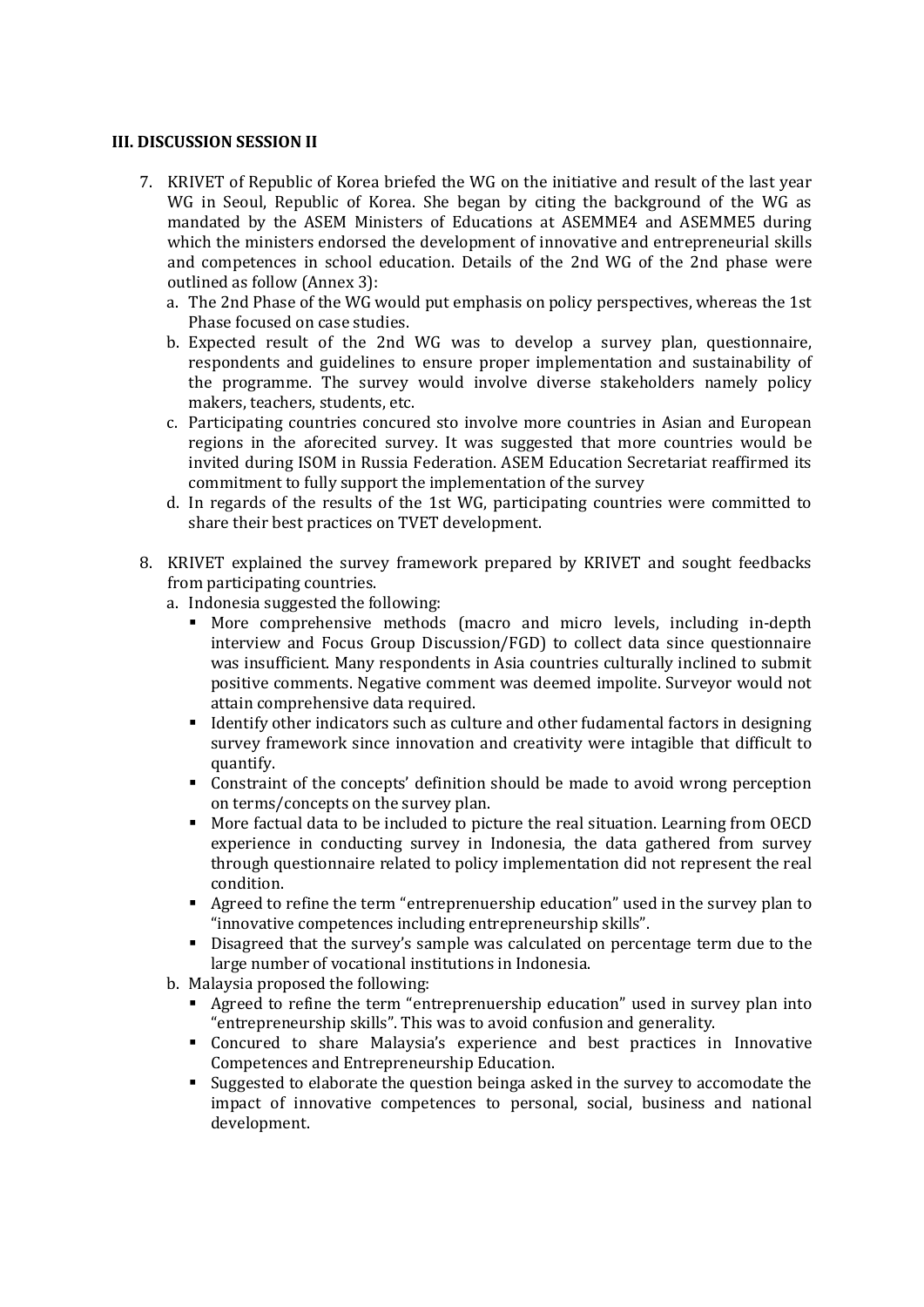- c. Latvia delivered feedbacks as follow:
	- Suggested participating countries to share their experience and best practice as a lesson learnt before survey plan was developed. That way, the survey framework would be more focus.
	- Questionnaire should be focused on innovative competences and entreprenuership skills rather than entreprenuership education.
- d. Brunei Darussalam put forward some of the suggestion as follow:
	- The country would share its experience on innovative and entreprenuership skills, particularly in technical and business schools.
	- Suggested to revise the term "innovative competences and entreprenuership skills" to "21st century skills"
- e. Republic of Korea responded to the feedbacks as follow:
	- Agreed to refining the concepts used in the survey plan as well as replacing the term "entreprenuership education" into "entreprenuership skills".
	- Considered to add more comprehensive methods other than questionnaire to collect data.
	- Would invite more countries to participate in the survey, not only the committed/participating countries. The survey plan was suggested to be presented in the ISOM in Russia in April 2016.
- 9. The revised survey framework enclosed in Annex 4.

### **DAY TWO, 22 March 2016**

### **IV. VISIT TO VOCATIONAL SCHOOLS**

Participating countries of the ASEM WG visited SMK Mitra Industri Cikarang, Bekasi on the second day of the WG. Afterwards, they proceeded to SMKN 1 Cibinong, Bogor.

- 10. The objectives of the schools visit were outlined of the following:
	- a. Participating countries were able to experience Indonesia's education policy, particularly the vocational education.
	- b. To share best practice regarding innovative competences and entrepreneurship skills.
- 11. Participating countries were warmly greeted in the two exemplary vocational schools being visited:
	- a. SMK Mitra Industri MM 2100, a VSS which was developed according to the industrial needs and entreprenuership. The school was spesialised in automotive, electrical, accounting, industrial electronic, machinery and hospitality. The students enrolled reached 1013 students.
	- b. SMKN 1 Cibinong, as one of the Reference VSS that excelled in multimedia, software engineering, industry and machinery techniques. One of the school's missions was to provide education and non-formal training for community and education institution. The school enjoyed high number of students enrolled that reached 1925 students.
- 12. During the visit, participating countries exchanged knowledge through discussion with school stakeholders namely school principal, teachers and students. Some of the issues discussed were summarised as follow:
	- a. Shared the development of vocational schools over the years, including the vision and mission of the school, school's expertise, and teaching and learning methods.
	- b. Strategic collaboration with other education institutions, industry and business, both local and international/regional partners.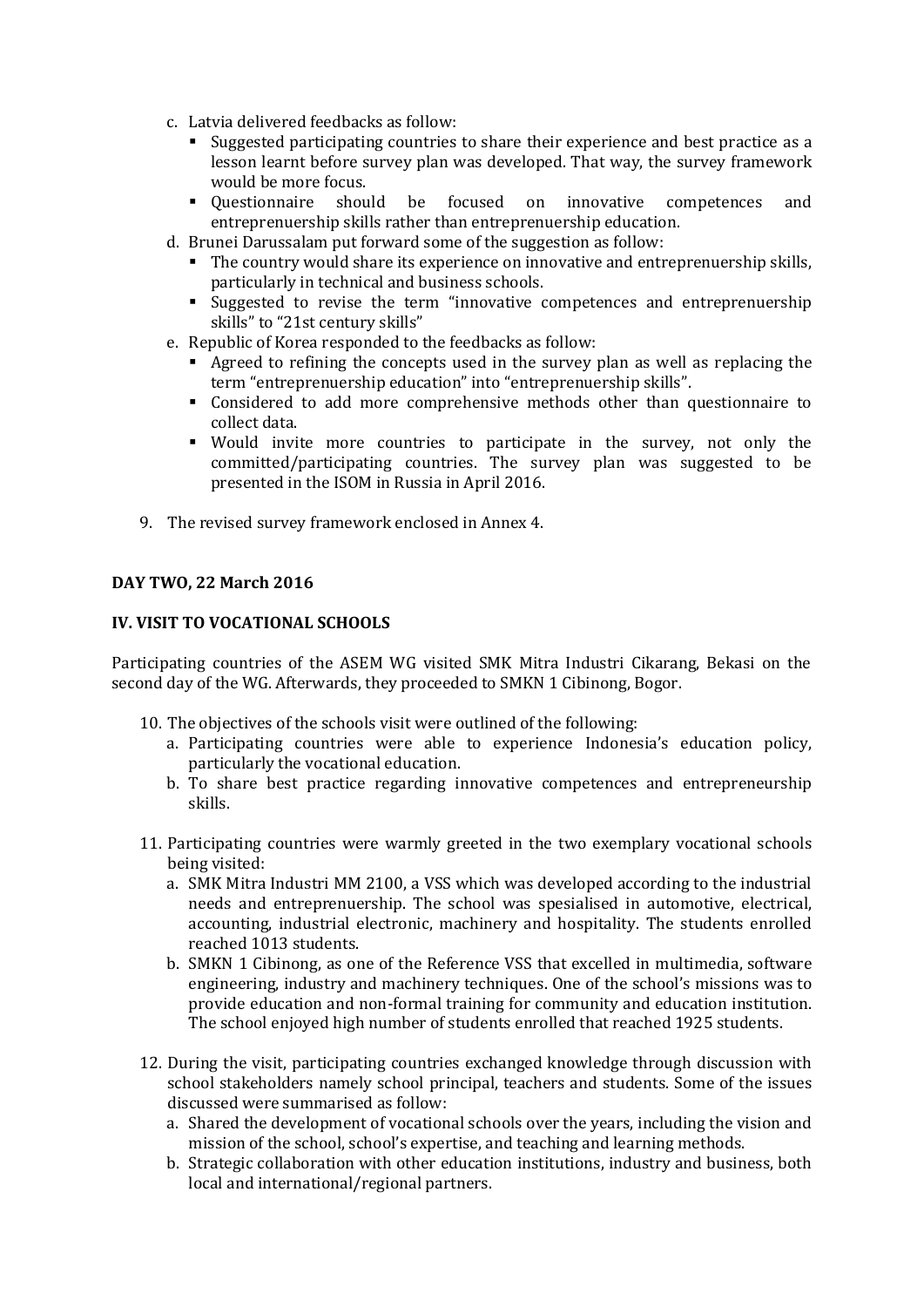c. Employability of the graduates equipped with vocational skills.

### **DAY THREE, 23 March 2016**

### **V. DISCUSSION SESSION III**

- 13. The third day of the WG, participating countries convened to discuss the result of the school visit. The meeting was chaired by Dr. Misug Jin of KRIVET, Republic of Korea.
- 14. Malaysia took the opportunity to outline some notable lessons learnt as follow:
	- a. Both vocational schools shared several influential factors: TVET, industry and economy.
	- b. Collaboration between school and industry stood in a mutual relationship. The school graduates fulfilled social and industry demands of skilled workers.
	- c. Skills and knowledge taught in schools served as the basis for students to be either industry worker or entrepreneur.
	- d. Teaching Factory as one of the means of technology transfer from industry to school has proven effective.
	- e. Compared to Indonesia, Malaysia had similar programme of teaching factory, called "Contract Farming" through which students were trained to produce crops for a certain company, listed as oen of the suppliers. Other notable example of school and industry collaboration was Shell that produced equipment and trained teachers according to the company's syllabus. The students would be assessed by Shell to obtain certificate (Shell Certificate).
	- f. Malaysia experienced a human capital flight of skilled workers to Singapore since the latter provided a better work opportunity.
- 15. Brunei Darussalam acquired an insight of the vocational education in Indonesia of the following:
	- a. Vocational schools embedded entrepreneurship education into curriculum.
	- b. Teaching Factory was an excellent idea to manifest school-industry collaboration.
	- c. Compared to Indonesia, Brunei Darussalam also developed some policies regarding the innovative/entrepreneurship education:
		- Developed similar programme of Teaching Factory with following scheme: a) Industry/company involved in the programme should register with the government. One of the examples was industry based in Singapore; b) The company trained the teachers who latter would teach students; c) Students would be assessed by the industry, in this case, Singapore-based company.
		- Changing the attitude and mindset of students and parents towards innovative/entrepreneurship has been one the challenges facing the government. Parents encouraged their children to seek a stable work.
		- Enhanced collaboration with industry to develop entrepreneurship such as Business Plan Competition, a programme which trained vocational school students to draw their business plan/start-up. Students involved in the programme were surveyed to measure their interests in business and entrepreneurship.
		- Successfull businessmen were invited to motivate students to encourage their entrepreneurship interest and skills.

16. Latvia took note on several key issues:

a. Extended appreciation to VSS in Indonesia particularly Teaching Factory programme through which, students were able to learn from teachers and industry/company. Latvia also developed similar programme.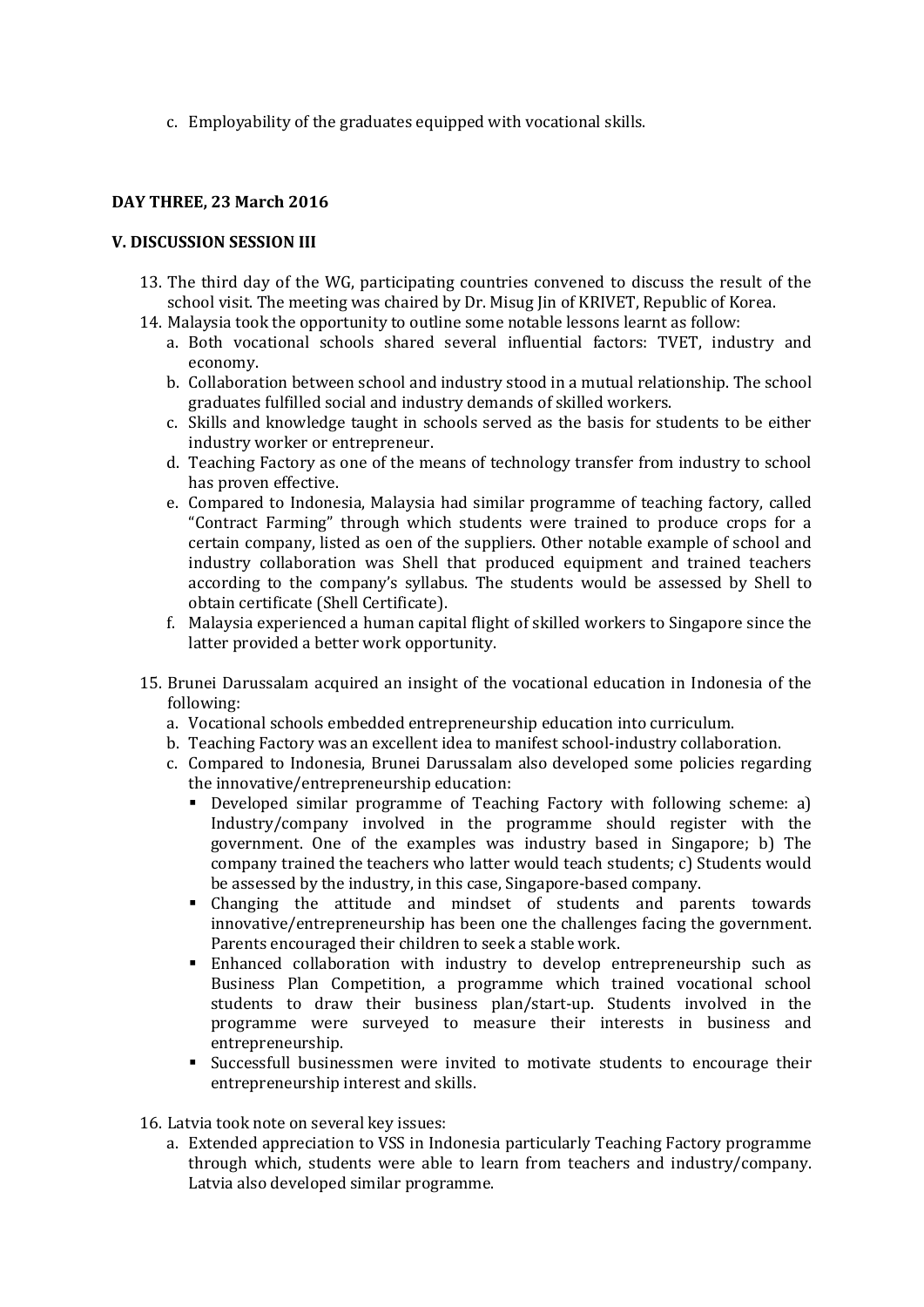- b. Highlighted teachers' background such as education, age, etc. Many teachers in the school visited were young in early 20s.
- c. Compared to the schools visited that reinforced students' character development, Latvia focused on knowledge whilst attitudes came afterwards.
- 17. sssIndonesia Delegate identified characateristics of both schools.
	- a. SMK Mitra Industri was standout in building students' character, whilst SMKN 1 Cibinong excelled in developing students' skills and knowledge. Developing students skills and competences would provide them with strong basic to continue their study in university.
	- b. Development blue print of two schools was different according to the status of the school. SMK Mitra Industri was a private school established by industry with objective to fulfil industry needs. SMKN 1 Cibinong, on the other hand, was a public school established by the government that promoted entreprenuership education.
- 18. KRIVET, Republic of Korea outlined some inputs as follow:
	- a. Teaching Factory served as one of exemplary programmes to engage industry/company in education through first-hand experience. The programme was more industry/company based.
	- b. Korean government promoted enterprise school that invited local business to collaborate. In terms of cost effective, it was more costly to administer vocational education than vocational training.
	- c. Recommended to embed innovative competences and entreprenurship skills such as critical thinking, problem solving and risk taking into curriculum.
- 19. The session has drawn conclusion outlined below:
	- a. SMK Mitra Industri Cikarang and SMKN 1 Cibinong had different focus. The former put more emphasis on training their students to be employees. In terms of school management, the school was more systematic which was important as a basic to work for company. The skills taught were also required for an entrepreneur. It was suggested that school shall be more discipline to achieve tehir target.
	- b. SMKN 1 Cibinong focused on preparing their students to be entrepreneurs. They enriched the students with freedom to express their creativity without bounding their student with stricter rules.

# **V. RESULTS**

- 20. The meeting synthesised the three days dicussion regarding recommendations on the areas of work of the Working Group on innovative competences and entrepreneurship skills. Salient points were:
	- a. Draft survey questionnaire to be discussed by each country (by May 2016)
	- b. Draft Survey questionnaire to be distributed by Republic of Korea (by May 2016)
	- c. All participating ASEM Member Countries were invited to Skype Meeting on 11 May 13.00 pm Indonesian Time. The objective of the discussion was to discusse and prepare the survey
	- d. Distribution of Questionnaire, codebook, excel form etc will conducted by Republic of Korea (by the end of May)
	- e. Translating questionnaire to each national language would be conducted by each country (June 2016)
	- f. Carrying out the survey would be administered by each country (June-September 2016).
	- g. Distribution of questionnaire to policy makers (July 2016)